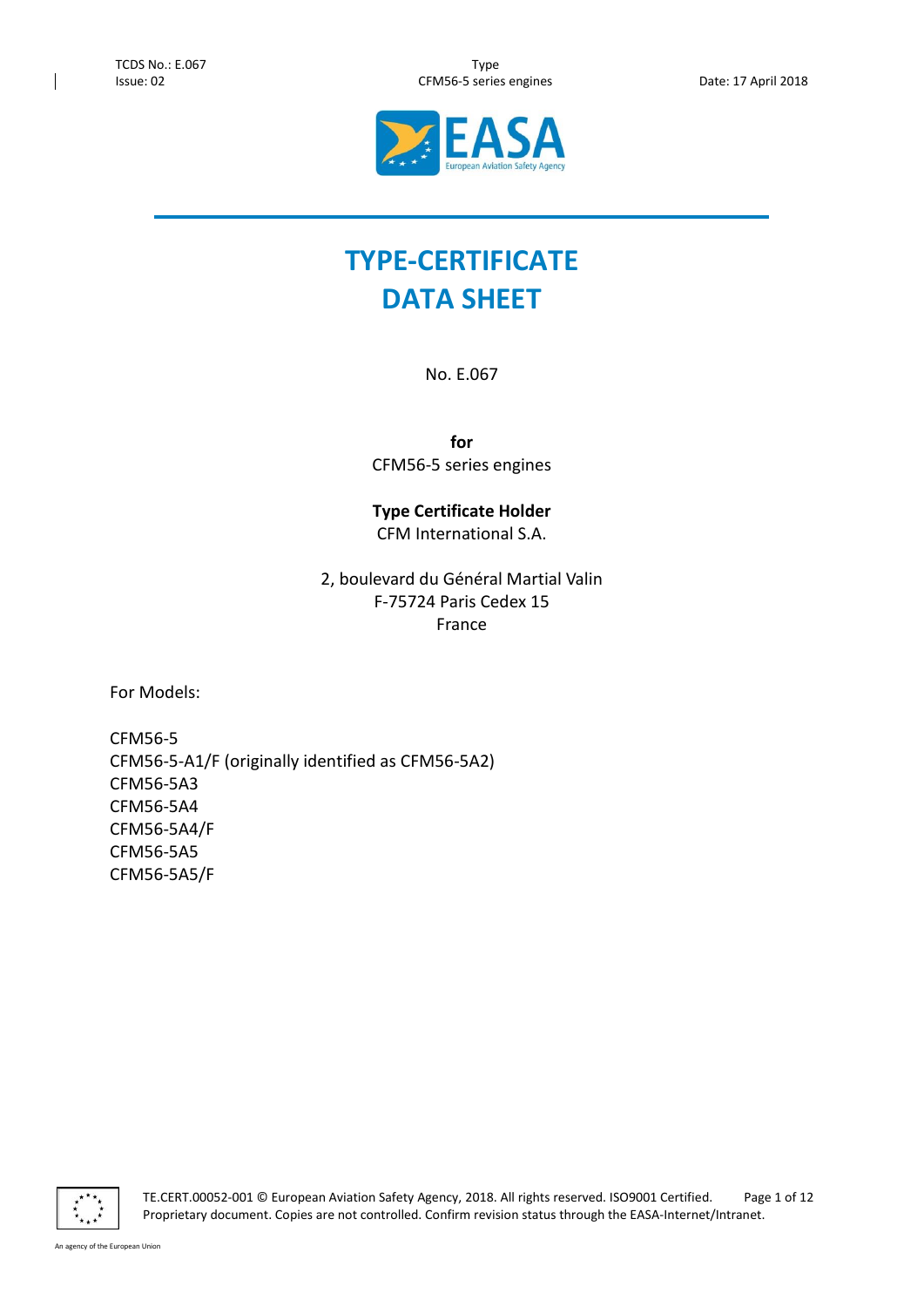Intentionally left blank



TE.CERT.00052-001 © European Aviation Safety Agency, 2018. All rights reserved. ISO9001 Certified. Page 2 of 12 Proprietary document. Copies are not controlled. Confirm revision status through the EASA-Internet/Intranet.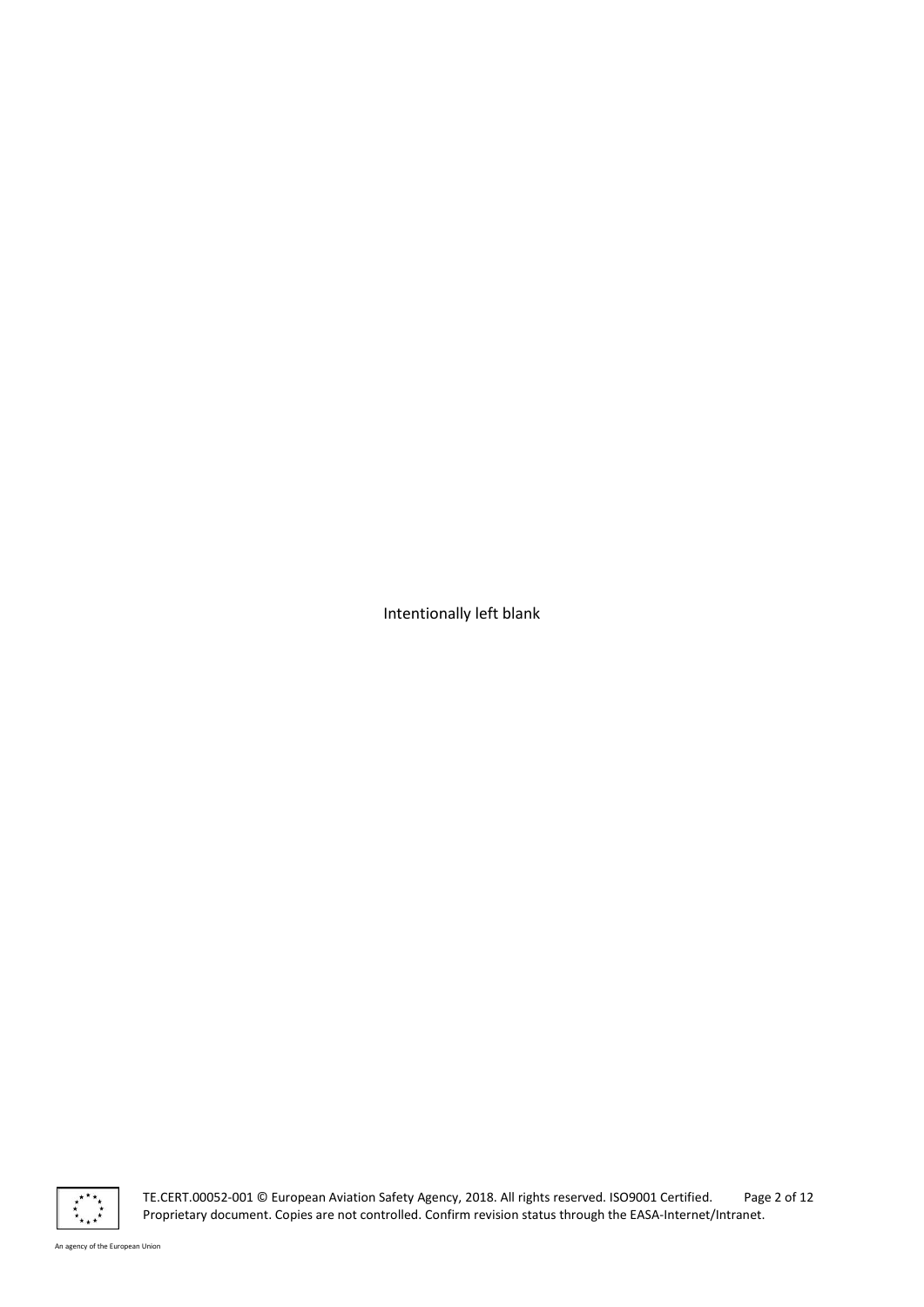## **TABLE OF CONTENTS**



TE.CERT.00052-001 © European Aviation Safety Agency, 2018. All rights reserved. ISO9001 Certified. Page 3 of 12 Proprietary document. Copies are not controlled. Confirm revision status through the EASA-Internet/Intranet.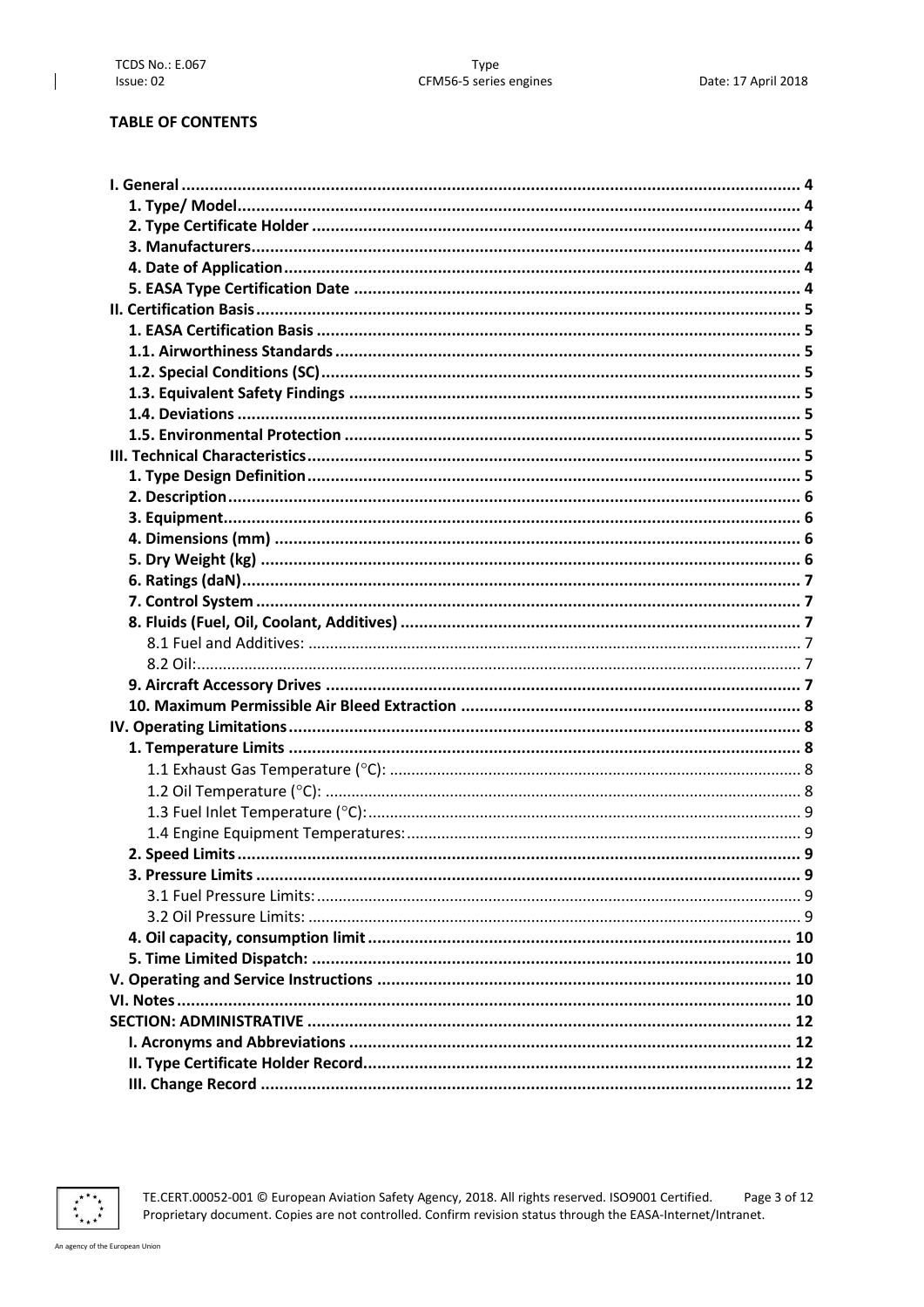#### <span id="page-3-0"></span>**I. General**

#### <span id="page-3-1"></span>**1. Type/ Model**

|         | CFM56-5, CFM56-5-A1/F, CFM56-5A3, CFM56-5A4, CFM56-5A4/F, |
|---------|-----------------------------------------------------------|
| CFM56-5 | CFM56-5A5, CFM56-5A5/F                                    |

#### <span id="page-3-2"></span>**2. Type Certificate Holder**

CFM International S.A. 2, boulevard du Général Martial Valin F-75724 Paris Cedex 15 France

Design Organisation Approval No.: EASA.21J.086

#### <span id="page-3-3"></span>**3. Manufacturers**

| Safran Aircraft Engine<br>  10 allée du Brévent | <b>GE Aviation</b>                         |
|-------------------------------------------------|--------------------------------------------|
| CE 1420 - Courcouronnes<br>F-91019 Evry Cedex   | One Neumann Way<br>Cincinnati - Ohio 45215 |
| France                                          | United States of America                   |

#### <span id="page-3-4"></span>**4. Date of Application**

| CFM56-5                                                         | 06 September 1984 (*) |
|-----------------------------------------------------------------|-----------------------|
| CFM56-5-A1/F (originally identified as<br>CFM56-5A2), CFM56-5A3 | 15 December 1988 (*)  |
| CFM56-5A4, CFM56-5A4/F,<br>CFM56-5A5, CFM56-5A5/F               | 03 February 1994 (*)  |

(\*) = Application was made to DGAC-France before EASA was established – See note 7

Certification Reference Date: 06 September 1984

#### <span id="page-3-5"></span>**5. EASA Type Certification Date**

| CFM56-5                                | 27 August 1987   |
|----------------------------------------|------------------|
| CFM56-5-A1/F (originally identified as | 05 February 1990 |
| CFM56-5A2), CFM56-5A3                  |                  |
| CFM56-5A4, CFM56-5A4/F,                |                  |
| CFM56-5A5, CFM56-5A5/F                 | 27 February 1996 |



TE.CERT.00052-001 © European Aviation Safety Agency, 2018. All rights reserved. ISO9001 Certified. Page 4 of 12 Proprietary document. Copies are not controlled. Confirm revision status through the EASA-Internet/Intranet.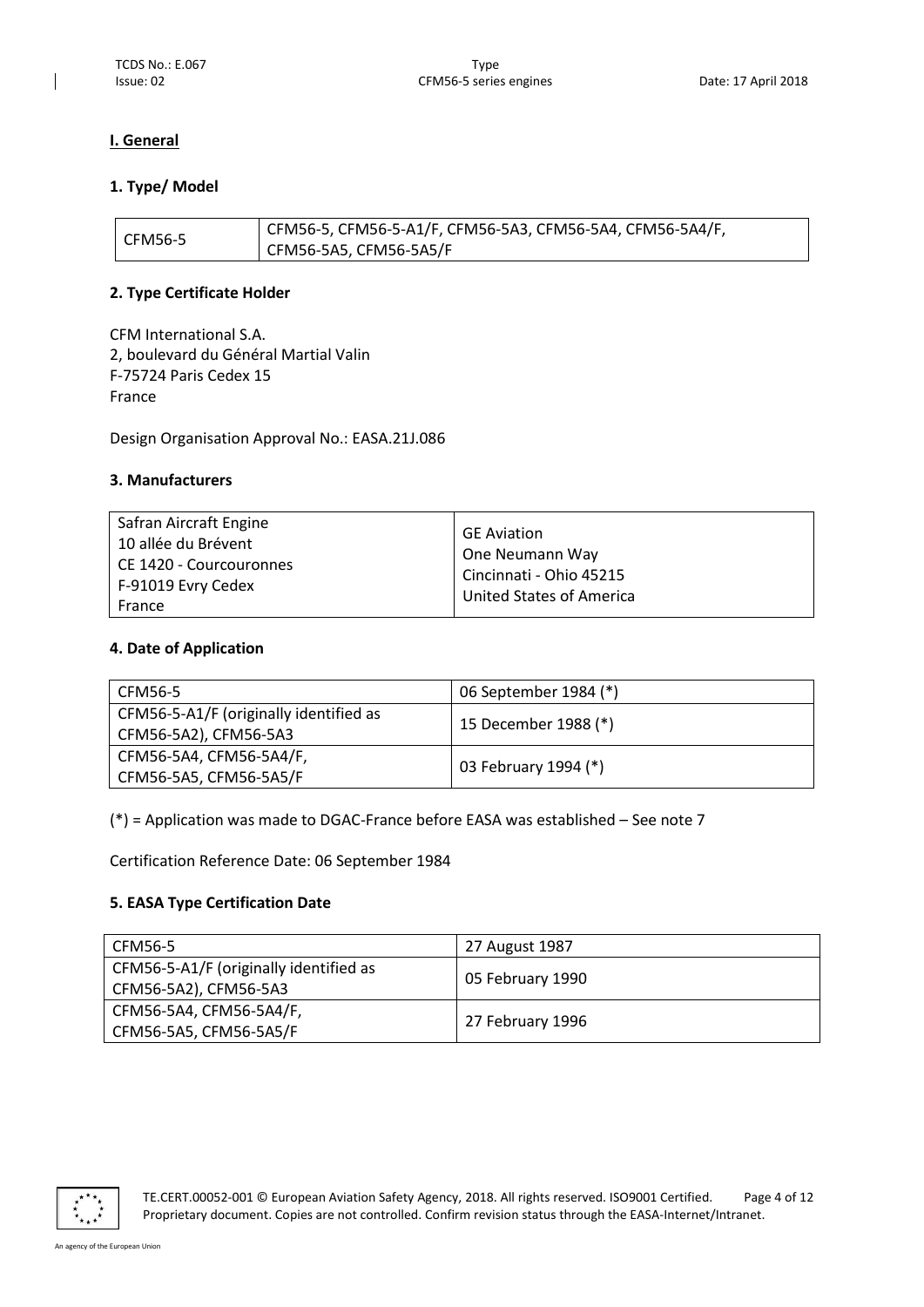#### <span id="page-4-0"></span>**II. Certification Basis**

#### <span id="page-4-1"></span>**1. EASA Certification Basis**

#### <span id="page-4-2"></span>**1.1. Airworthiness Standards**

| <b>CFM56-5</b>                                                             | JAR-E Change 6 (28 August 1981 - based on          |
|----------------------------------------------------------------------------|----------------------------------------------------|
|                                                                            | Section C, Issue 13 of British Civil Airworthiness |
|                                                                            | Requirements) as amended by BCAR Paper N°          |
|                                                                            | C791 (18 April 1984)                               |
| CFM56-5-A1/F, CFM56-5A3, CFM56-5A4,<br>CFM56-5A4/F, CFM56-5A5, CFM56-5A5/F | JAR-E Change 6 (28 August 1981 - based on          |
|                                                                            | Section C, Issue 13 of British Civil Airworthiness |
|                                                                            | Requirements) as amended by BCAR Paper N°          |
|                                                                            | C791 (18 April 1984) and NPA-E-10 "Approval of     |
|                                                                            | Engines and Associated Equipment"                  |

#### <span id="page-4-3"></span>**1.2. Special Conditions (SC)**

| CFM56-5A4, CFM56-5A4/F,<br>CFM56-5A5, CFM56-5A5/F | S.C. N° 1, Bird Strikes: 1134 g (2.5 lbs) Bird       |
|---------------------------------------------------|------------------------------------------------------|
|                                                   | Ingestion Test                                       |
|                                                   | S.C. N° 2, Ingestion of Rain and Hail: Rain and Hail |
|                                                   | Ingestion in accordance with AIA Advisory            |
|                                                   | Proposal PC 338-1                                    |

#### <span id="page-4-4"></span>**1.3. Equivalent Safety Findings**

None

#### <span id="page-4-5"></span>**1.4. Deviations**

None

#### <span id="page-4-6"></span>**1.5. Environmental Protection**

ICAO Annex 16, Volume II, First Edition, 18th February 1982

#### <span id="page-4-7"></span>**III. Technical Characteristics**

#### <span id="page-4-8"></span>**1. Type Design Definition**

Engine type is identified by an engine part list reference and an engine identification plug reference:

|                                                   | Engine part list reference |
|---------------------------------------------------|----------------------------|
| CFM56-5                                           | 9324M40G01 through G06     |
| CFM56-5-A1/F                                      | 9324M40G03 through G06     |
| CFM56-5A3                                         | 9324M40G03 through G06     |
| CFM56-5A4, CFM56-5A4/F,<br>CFM56-5A5, CFM56-5A5/F | 9324M40G05 and G06         |



TE.CERT.00052-001 © European Aviation Safety Agency, 2018. All rights reserved. ISO9001 Certified. Page 5 of 12 Proprietary document. Copies are not controlled. Confirm revision status through the EASA-Internet/Intranet.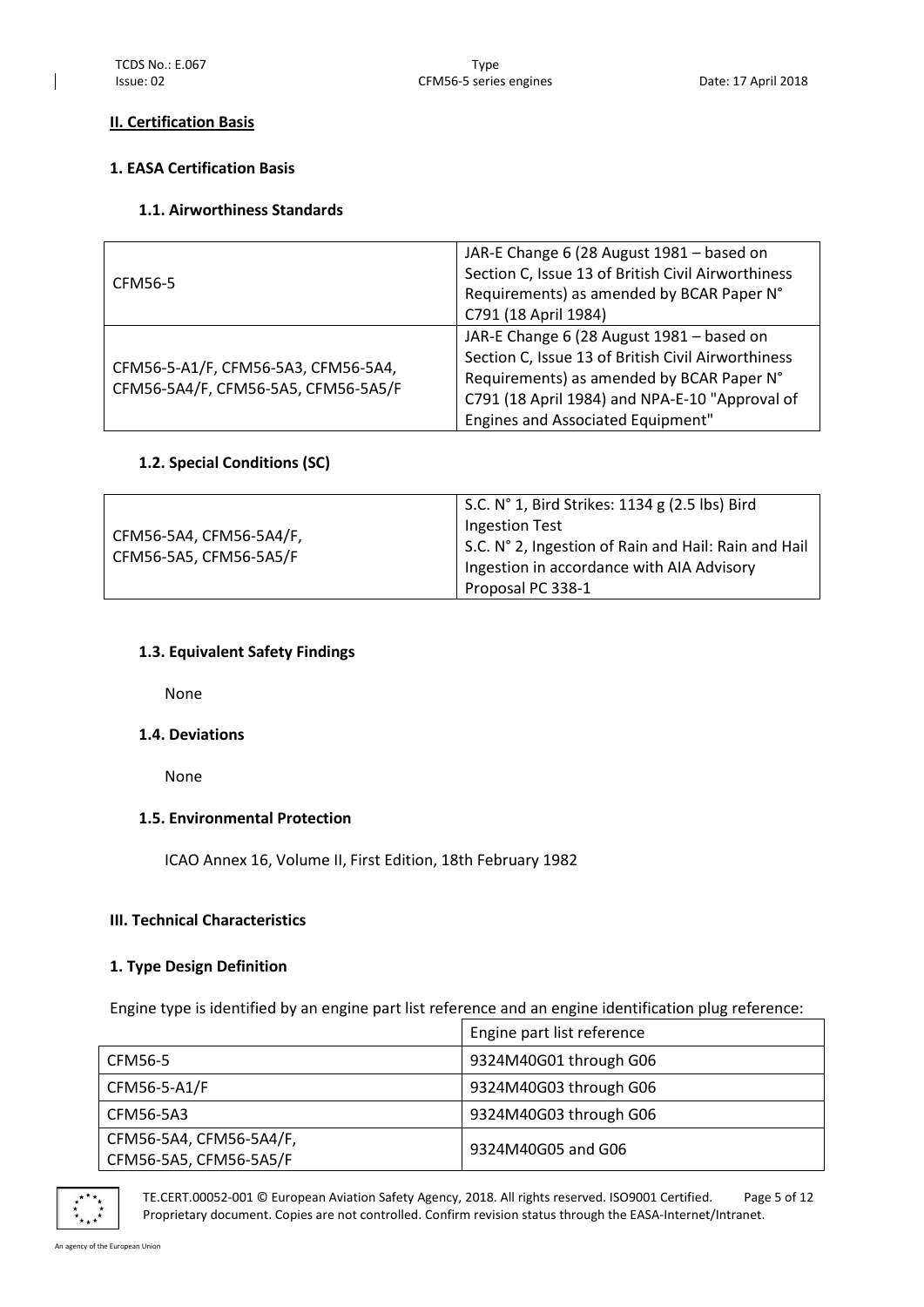|              | Engine identification plug kit reference     |  |
|--------------|----------------------------------------------|--|
|              | 336-404-501-0; 336-404-502-0;                |  |
| CFM56-5      | 336-404-503-0; 336-404-504-0; 336-404-505-0; |  |
|              | 336-404-506-0; 336-404-510-0; 336-404-511-0  |  |
|              | 336-404-520-0; 336-404-525-0;                |  |
| CFM56-5-A1/F | 336-404-521-0; 336-404-526-0; 336-404-545-0  |  |
| CFM56-5A3    | 336-404-530-0; 336-404-535-0;                |  |
|              | 336-404-531-0; 336-404-536-0                 |  |
| CFM56-5A4    | 336-414-201-0; 336-414-202-0;                |  |
|              | 336-414-205-0; 336-414-206-0                 |  |
| CFM56-5A4/F  | 336-414-210-0; 336-414-215-0                 |  |
| CFM56-5A5    | 336-414-220-0; 336-414-221-0;                |  |
|              | 336-414-225-0; 336-414-226-0                 |  |
| CFM56-5A5/F  | 336-414-230-0; 336-414-235-0                 |  |

#### <span id="page-5-0"></span>**2. Description**

Dual rotor, axial flow, high bypass ratio turbofan engine:

- single stage fan, 3-stage low pressure compressor (LPC), 9-stage high pressure compressor (HPC)
- annular combustion chamber
- single stage high pressure turbine (HPT), 4-stage low pressure turbine (LPT)
- dual channel full authority digital engine control (FADEC)

#### <span id="page-5-1"></span>**3. Equipment**

The engine starter is part of the engine type design.

## <span id="page-5-2"></span>**4. Dimensions (mm)**

|                                                                                            | Length $(*)$ | Width | Height |
|--------------------------------------------------------------------------------------------|--------------|-------|--------|
| CFM56-5, CFM56-5-A1/F,<br> CFM56-5A3, CFM56-5A4,<br>CFM56-5A4/F, CFM56-5A5,<br>CFM56-5A5/F | 2422         | 1908  | 2101   |

(\*) = From fan casing forward flange to turbine frame aft flange

#### <span id="page-5-3"></span>**5. Dry Weight (kg)**

| CFM56-5, CFM56-5-A1/F, CFM56-5A3,              |  |
|------------------------------------------------|--|
| CFM56-5A4, CFM56-5A4/F, CFM56-5A5, CFM56-5A5/F |  |

Dry engine = Basic engine, its accessories and optional accessories, as well as engine condition monitoring equipment



TE.CERT.00052-001 © European Aviation Safety Agency, 2018. All rights reserved. ISO9001 Certified. Page 6 of 12 Proprietary document. Copies are not controlled. Confirm revision status through the EASA-Internet/Intranet.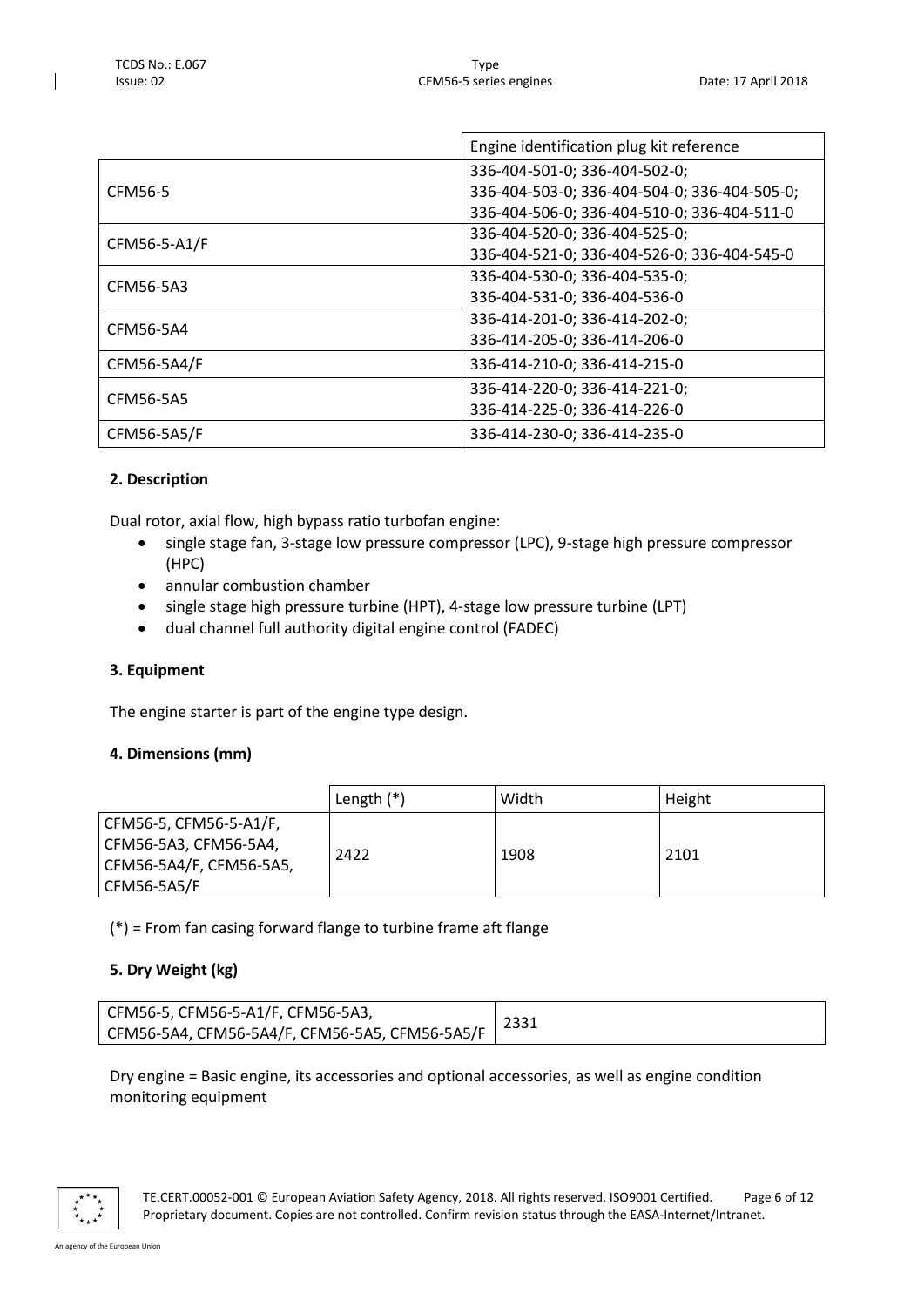#### <span id="page-6-0"></span>**6. Ratings (daN)**

|                        | Take Off | Maximum Continuous (d) |
|------------------------|----------|------------------------|
| CFM56-5, CFM56-5-A1/F  | 11120(a) | 10540                  |
| CFM56-5A3              | 11787(a) | 10540                  |
| CFM56-5A4, CFM56-5A4/F | 9786 (b) | 9195                   |
| CFM56-5A5, CFM56-5A5/F | 10453(c) | 9195                   |

Constant thrust for ambient temperature below: (a): 30°C, (b): 45°C, (c): 37°C, (d): 25°C (See notes 1 and 2)

#### <span id="page-6-1"></span>**7. Control System**

The software is part of the Electronic Control Unit (ECU) Type Design – P/N 1459M55 at initial certification

#### <span id="page-6-2"></span>**8. Fluids (Fuel, Oil, Coolant, Additives)**

<span id="page-6-3"></span>8.1 Fuel and Additives:

Refer to the applicable engine "Specific Operating Instructions" document.

<span id="page-6-4"></span>8.2 Oil:

Refer to the latest revision of CFM Service Bulletin CFM56-5 S/B 79-001.

#### <span id="page-6-5"></span>**9. Aircraft Accessory Drives**

| <b>Drive</b>                  | Rotation   | Gear ratio<br>HP rotor | Max. Power<br>or Torque | <b>Shear Torque</b><br>(m.daN) | Overhung<br>Moment<br>(m.daN) |
|-------------------------------|------------|------------------------|-------------------------|--------------------------------|-------------------------------|
| Aircraft Electrical Generator | <b>CCW</b> | 0.595                  | 135 kW                  | 107                            | 11.3                          |
| Aircraft Hydraulic Generator  | <b>CCW</b> | 0.256                  | 17 m.daN                | 49.7                           | 1.8                           |

CCW = Counter Clock-Wise

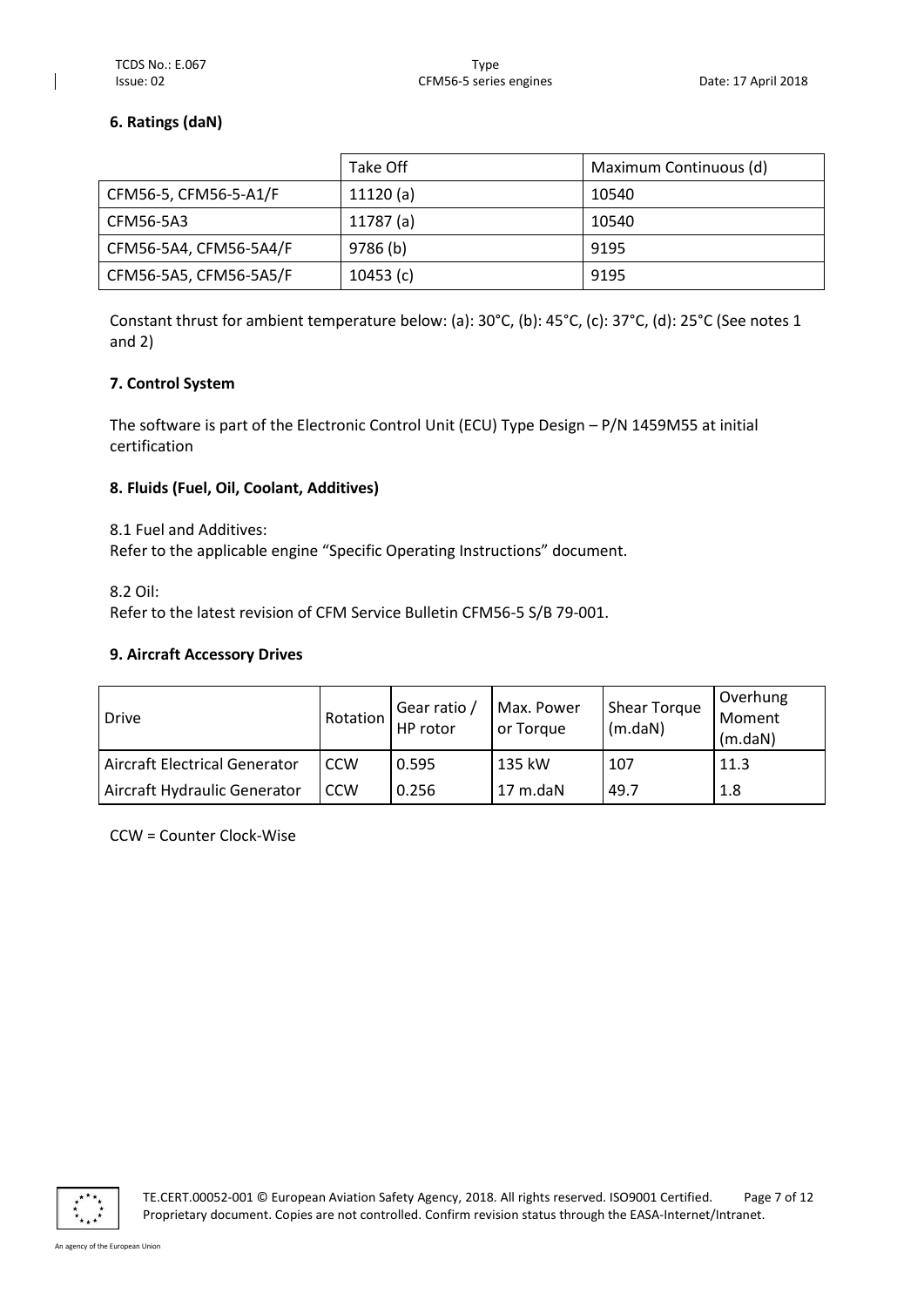#### <span id="page-7-0"></span>**10. Maximum Permissible Air Bleed Extraction**

| <b>Bleed location</b>               | LP rotor speed             | Airflow limit                                              |
|-------------------------------------|----------------------------|------------------------------------------------------------|
| Bypass duct                         | All speeds above 20 % N1K  | 2 % of secondary airflow                                   |
| HPC 5 <sup>th</sup> stage only      | All speeds above 20 % N1K  | 10 % of primary airflow                                    |
|                                     | From 20% to 61 % of N1K    | 14 % of primary airflow                                    |
| HPC 9 <sup>th</sup> stage only      | From 61 % to 82.5 % of N1K | Linear variation between 14%<br>and 7% of primary airflow  |
|                                     | Above 82.5 % of N1K        | 7% of primary airflow                                      |
|                                     | From 20% to 61 % of N1K    | 14 % of primary airflow                                    |
| HPC $5th$ and $9th$ stages combined | From 61 % to 82.5 % of N1K | Linear variation between 14%<br>and 10% of primary airflow |
|                                     | Above 82.5 % of N1K        | 10% of primary airflow                                     |

#### <span id="page-7-1"></span>**IV. Operating Limitations**

#### <span id="page-7-2"></span>**1. Temperature Limits**

## <span id="page-7-3"></span>1.1 Exhaust Gas Temperature ( $^{\circ}$ C):

The exhaust gas temperature is measured at station T49.5 (stage 2 LPT nozzle).

|                                                      | Take Off            | <b>Take Off Transitory</b><br>(20 seconds) | Maximum<br>Continuous |
|------------------------------------------------------|---------------------|--------------------------------------------|-----------------------|
| CFM56-5, CFM56-5A4,<br>CFM56-5A5                     | 890                 | 900                                        | 855                   |
| CFM56-5-A1/F, CFM56-5A3,<br>CFM56-5A4/F, CFM56-5A5/F | 915 (890 Indicated) | 925 (900 Indicated)                        | 880 (855 Indicated)   |

## <span id="page-7-4"></span>1.2 Oil Temperature (°C):

#### At the pressure pump outlet:

|                                                                                           | <b>Maximum Continuous</b> | <b>Maximum Transitory (15</b><br>minutes) |
|-------------------------------------------------------------------------------------------|---------------------------|-------------------------------------------|
| CFM56-5, CFM56-5-A1/F,<br>CFM56-5A3, CFM56-5A4,<br>CFM56-5A4/F, CFM56-5A5,<br>CFM56-5A5/F | 140                       | 155                                       |

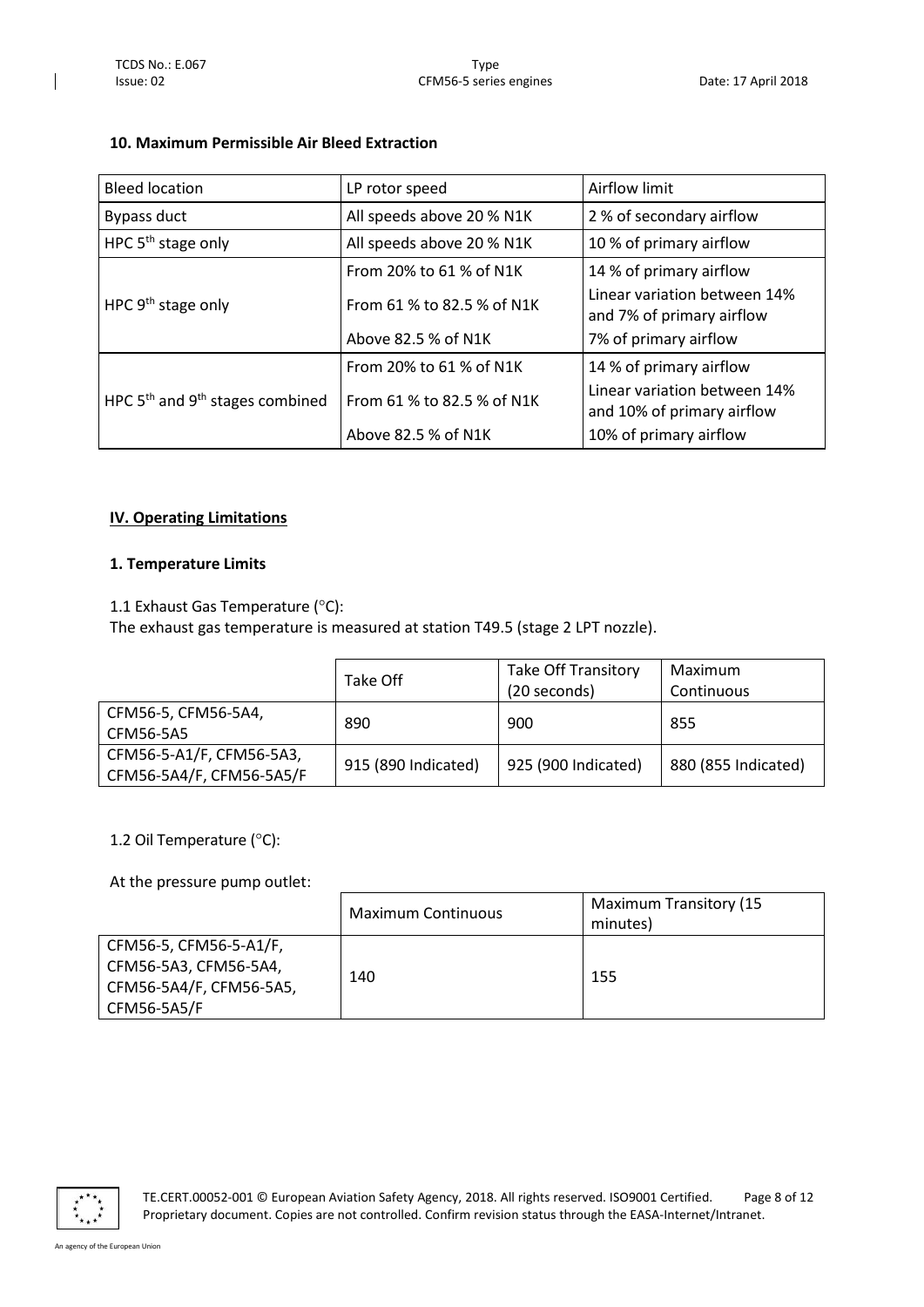#### <span id="page-8-0"></span>1.3 Fuel Inlet Temperature  $(^{\circ}C)$ :

#### At engine fuel pump inlet:

| Minimum | -46 with servo-fuel heater installed                                                    |
|---------|-----------------------------------------------------------------------------------------|
| Maximum | $+49$ (JET B or equivalent when boost pump inoperative)<br>+ 54.4 (JET A or equivalent) |

#### <span id="page-8-1"></span>1.4 Engine Equipment Temperatures:

Refer to the applicable engine "Installation Manual" document.

#### <span id="page-8-2"></span>**2. Speed Limits**

#### **Maximum rotational speeds:**

|                                   | Low pressure rotor (N1) | High pressure rotor (N2) |
|-----------------------------------|-------------------------|--------------------------|
| CFM56-5, CFM56-5-A1/F, CFM56-5A3, |                         |                          |
| CFM56-5A4, CFM56-5A4/F,           | (102%)<br>5100          | 15183 (105 %)            |
| CFM56-5A5, CFM56-5A5/F            |                         |                          |

#### **Minimum rotational speed in icing condition:**

|                                   | High pressure rotor (N2) |
|-----------------------------------|--------------------------|
| CFM56-5, CFM56-5-A1/F, CFM56-5A3, |                          |
| CFM56-5A4, CFM56-5A4/F,           | 8500<br>(58.8%)          |
| CFM56-5A5, CFM56-5A5/F            |                          |

#### <span id="page-8-3"></span>**3. Pressure Limits**

#### <span id="page-8-4"></span>3.1 Fuel Pressure Limits:

When the engine is running, the fuel pressure at engine pump inlet must be kept 37.9 kPa above the true vapour pressure of the fuel (Refer to the applicable engine "Installation Manual" document, section 5).

<span id="page-8-5"></span>3.2 Oil Pressure Limits:

Minimum: 90 kPa (differential pressure)

When the engine is running, the oil pressure varies with the rotating speed of the HP rotor (Refer to the applicable engine "Specific Operating Instruction" document). Engine operation with an oil pressure lower than the minimum is limited to 10 seconds maximum.

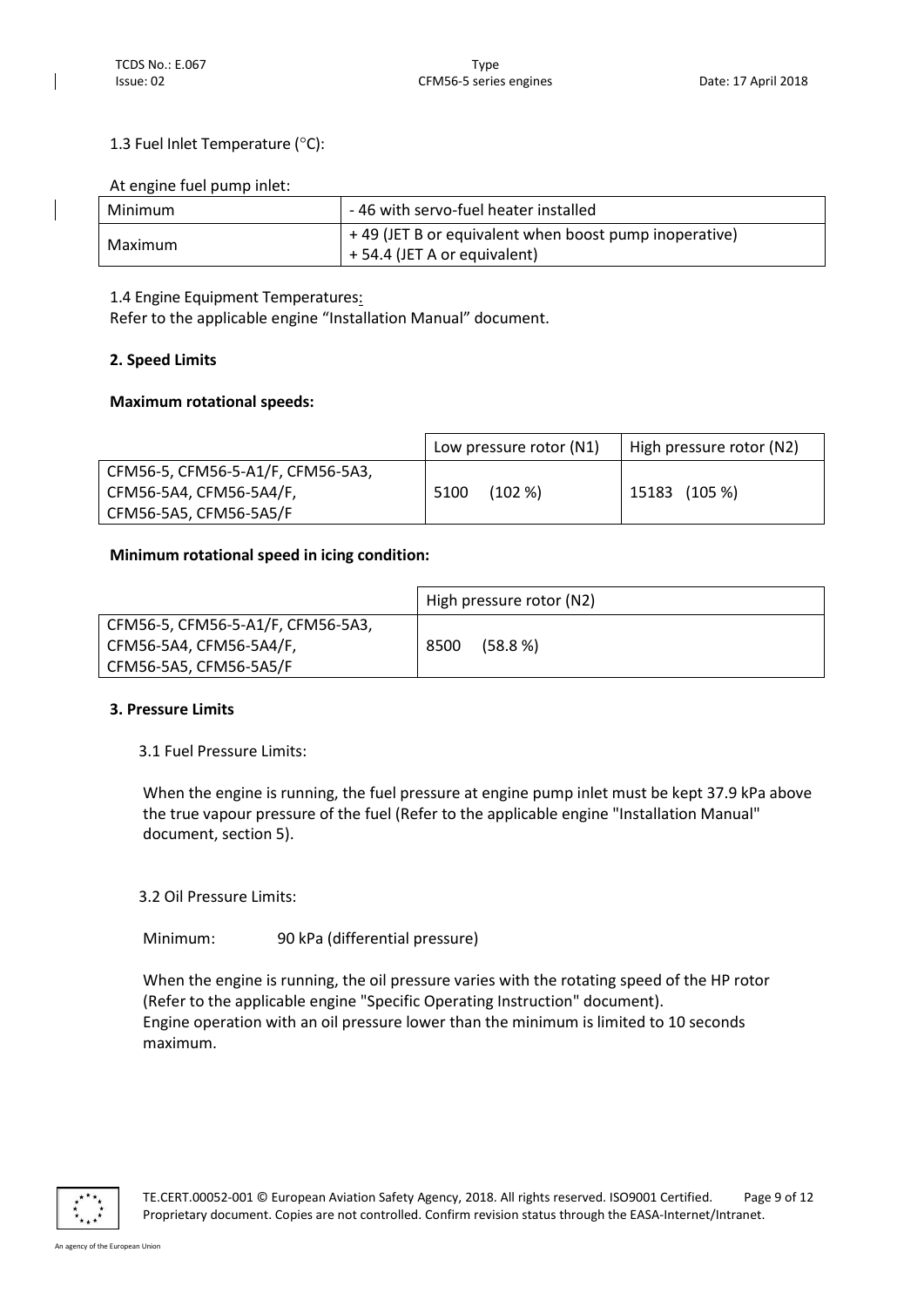#### <span id="page-9-0"></span>**4. Oil capacity, consumption limit**

The installation assumptions are quoted in the applicable engine "Installation Manual" document.

#### <span id="page-9-1"></span>**5. Time Limited Dispatch:**

Criteria pertaining to the dispatch and maintenance requirements for the FADEC engine control system are specified in CFM/GE Document No. GEK 98455.

#### <span id="page-9-2"></span>**V. Operating and Service Instructions**

|                                            | CFM56-5, CFM56-5-A1/F, CFM56-5A3,              |
|--------------------------------------------|------------------------------------------------|
|                                            | CFM56-5A4, CFM56-5A4/F, CFM56-5A5, CFM56-5A5/F |
| <b>Turbofan Engine Installation Manual</b> | <b>CFM 2026</b>                                |
| <b>Specific Operating Instructions</b>     | <b>CFM TP.OI.11</b>                            |
| <b>Engine Maintenance Manual</b>           | Refer to the Engine Section of the             |
|                                            | Appropriate Aircraft Maintenance Manual        |
| <b>Engine Shop Manual</b>                  | CFM TP.SM.7                                    |

#### <span id="page-9-3"></span>**VI. Notes**

- 1. The take-off thrust, with the associated limits, shall not be used continuously more than 5 minutes. The duration may be extended to 10 minutes in case of engine failure in multi-engine aircraft. If the duration exceeds 5 minutes, this shall be recorded in the engine log book.
- 2. Engine ratings are based on calibrated test stand performance, and performance calculations are based on accepted parameter correction methods documented in the "Production Test Requirements" document. These calculations assume the following conditions: Static sea level standard conditions of 15°C and 101.32 kPa; No aircraft accessory loads or air extraction; No anti-icing; no inlet distortion; no inlet screen losses; and 100% ram recovery; Production acceptance inlet and cowling as defined in the Production Test Requirements.
- 3. The life limits of certain engine parts are defined in the applicable "Engine Shop Manual" document, chapter 5 "Airworthiness Limitations".
- 4. The type certificate holder, CFM International S.A., is a company jointly owned by SNECMA (France) and GE Aviation (USA). CFM International S.A. is responsible for the certification program, the sale and the customer support activities of the CFM56 engines. With respect to the benefits of type certification for production of series engines, SNECMA and GE Aviation function as licensees of CFM International S.A.



TE.CERT.00052-001 © European Aviation Safety Agency, 2018. All rights reserved. ISO9001 Certified. Page 10 of 12 Proprietary document. Copies are not controlled. Confirm revision status through the EASA-Internet/Intranet.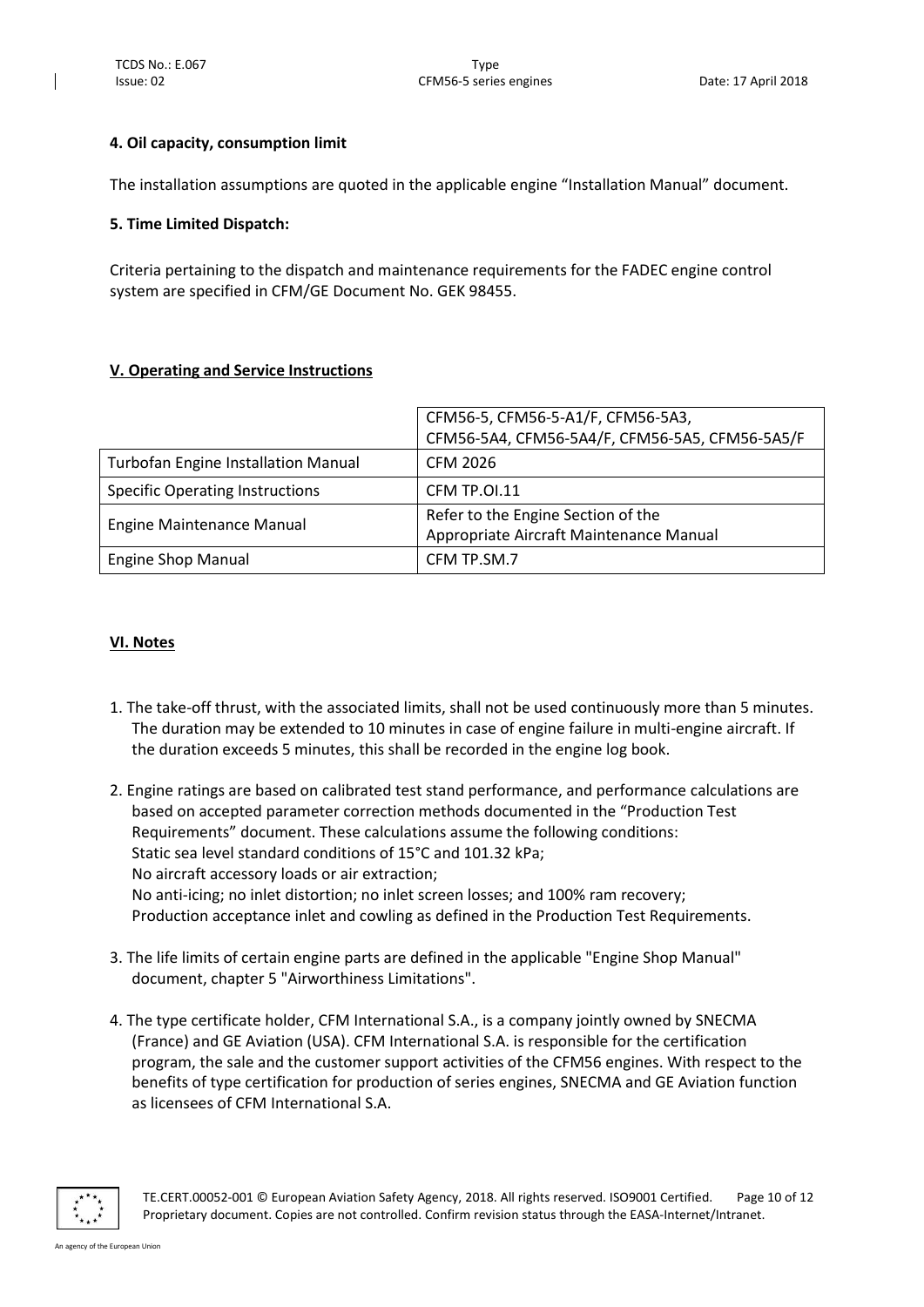- 5. The engine assembly line is identified by a 3 digit prefix in the engine serial number: even number for GE Aviation and odd number for SNECMA.
- 6. The engine model number stamped on the engine identification plate may include a suffix to identify minor variations in relation with the aircraft application (by example CFM56-5-A1). Such model identification numbers are listed in CFM56-5 S/B 72-0001.
- 7. EASA Type Certificate and Type Certificate Data Sheet N°E.067 replace DGAC-France Type Certificates and Type Certificate Data Sheets N°M-IM19 and N°M15.

**--------**



TE.CERT.00052-001 © European Aviation Safety Agency, 2018. All rights reserved. ISO9001 Certified. Page 11 of 12 Proprietary document. Copies are not controlled. Confirm revision status through the EASA-Internet/Intranet.